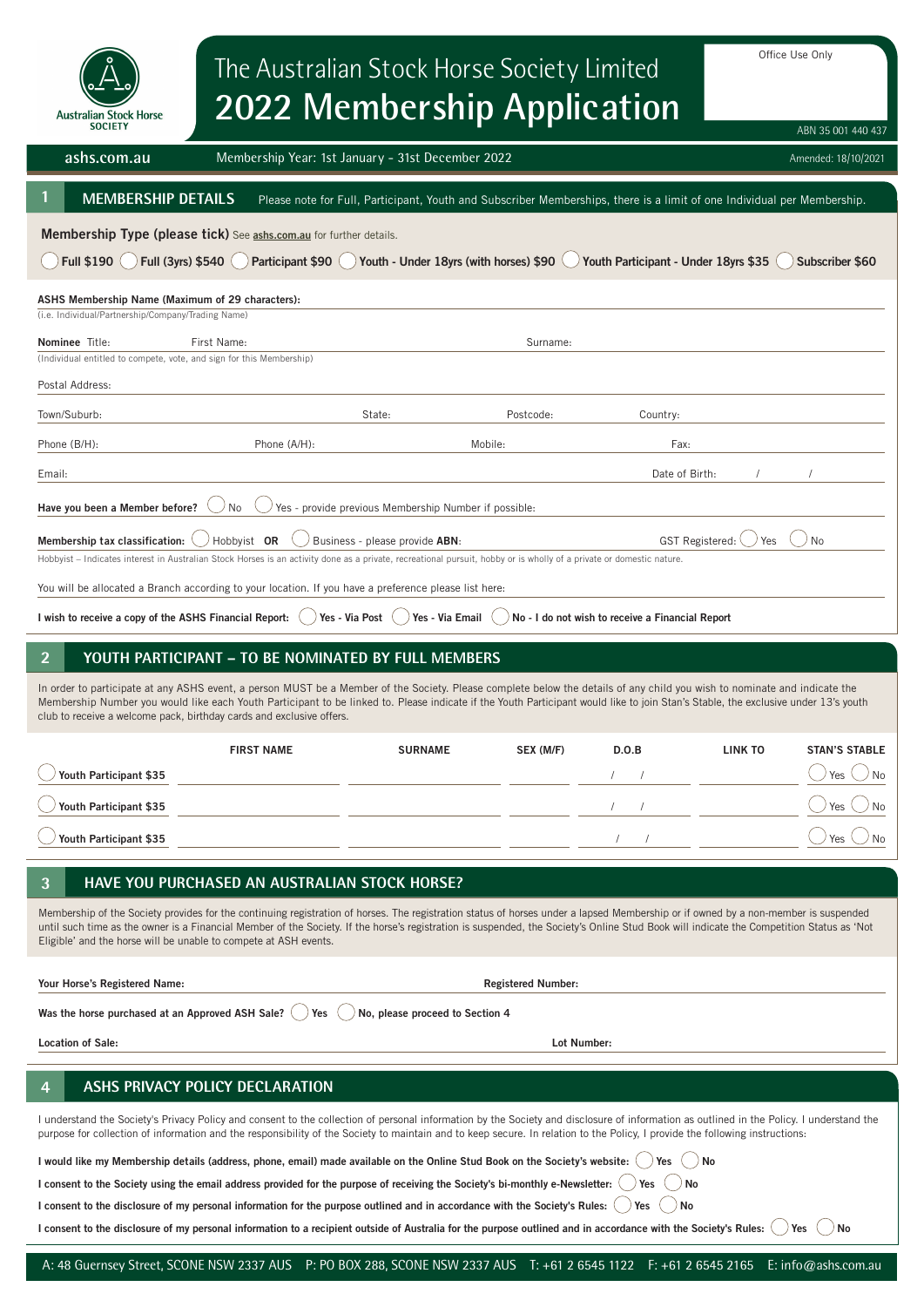∾  $\blacklozenge$ 

 $\bm{\mathcal{U}}$  $\checkmark$ 

**6** MEMBER DECLARATION Read carefully before signing. Please contact the Society if you are unsure about any of the following information.

# **NOMINEE'S DECLARATION**

1 agree to be bound by the Society's Rules, Regulations and Codes of Conduct (see www.ashs.com.au).

I acknowledge as Nominee I am the only person authorised to compete under this Membership.

 I acknowledge as Nominee I am the only person authorised to vote as per ASHS Rules and Regulations. I declare that I have read and understood the Risk Warning & Waiver of Liability above and acknowledge that Membership does not include Personal Accident Insurance.

 I acknowledge my Membership receipt will be sent to me and a copy of the Society's Events Handbook is available online or a copy can be purchased from Head Office.

 $\bigvee$  I acknowledge the Society's Privacy Statement (see www.ashs.com.au).

I acknowledge that all Memberships are annual and expire on 31st December (excludes Subscribers).

I declare that the details shown on this form are true and correct.

**Membership Authorisation:** Should a person or persons other than the Nominee be required to complete and sign any ASHS documents (including Transfer Applications) relating to this Membership on the Nominee's behalf, a Membership Authorisation Form must be completed. A Membership Authorisation Form is available from our website or Head Office.

# **7 1. PARTNER/ASSOCIATE'S DETAILS AND DECLARATION**

In the case of a Membership comprising more than one individual, or in the case of a partnership, stud or trading name comprising more than one individual, please provide details of all individuals comprising the Membership below.

Please note that the people below acknowledge that they are not eligible to compete in ASH competitions unless they take out their own individual Membership and are not authorised to sign documents on behalf of the Membership.

### **In signing below you accept the following:**

- $\ddot{\mathbf{v}}$ I acknowledge that by signing, I agree that the Membership Name may include my name and/or initials.
- I acknowledge that I am **NOT** eligible to compete in ASH competitions unless I take out my own individual Membership.
- I acknowledge that signing does **NOT** entitle me to Membership or authorisation to sign documents on behalf of the Membership.  $\checkmark$

### **PERSON 1**

ASHS Membership Number (If Applicable):

| Title:          | First Name: |        | Surname:  |          |  |  |
|-----------------|-------------|--------|-----------|----------|--|--|
| Postal Address: |             |        |           |          |  |  |
| Town/Suburb:    |             | State: | Postcode: | Country: |  |  |
| Primary Phone:  |             |        | Email:    |          |  |  |

# **PARTNER/ASSOCIATE'S SIGNATURE\***

**PLEASE ATTACH ADDITIONAL PAGE IF THERE IS MORE THEN ONE PARTNER OR ASSOCIATE**

\*Sign within the box with a ballpoint pen. Electronic signatures not accepted.

**The ASHS values its Members and is always looking to improve Member satisfaction and service. With this in mind we ask if you could indicate which of the following equine disciplines you are interested in. This feedback will provide valuable information that will assist the Society with decision making and providing Members with more Reasons to Belong.**

|                                                                                                | <b>ASH Shows</b>        |  | Polocrosse                    |  | Pleasure        |  | Polo                   | Showjumping               | Interschool Competition          |
|------------------------------------------------------------------------------------------------|-------------------------|--|-------------------------------|--|-----------------|--|------------------------|---------------------------|----------------------------------|
|                                                                                                | Clinics/Training Days ( |  | Team Penning/Yarding          |  | <b>Breeding</b> |  | Eventing               | Trail Riding              | Pony Club                        |
|                                                                                                | Campdrafting            |  | <b>Station Work/Mustering</b> |  | Dressage        |  | Stockman's Challenge   | <b>Working Equitation</b> | Stockman's Challenges            |
|                                                                                                |                         |  |                               |  |                 |  | (ie: MFSR, KOTR, BOTB) |                           | (ie: Cloncurry, HOTN, Coonamble) |
| If you are interested in ony ether equine disciplines places list in the cross previded halow. |                         |  |                               |  |                 |  |                        |                           |                                  |

**If you are interested in any other equine disciplines please list in the space provided below:**

## **8**

**PRICE TALLY AND PAYMENT DETAILS** Memberships take a minimum of 5 Business Days after receipt to be processed (10 days for cheques).

| <b>ITEM</b>                                                 | <b>QUANTITY</b> | <b>PRICE</b> | Cheque/Money Order*<br><b>Payment Method:</b><br>MasterCard<br>( <i>)</i> Visa                                                                                             |  |  |  |  |  |
|-------------------------------------------------------------|-----------------|--------------|----------------------------------------------------------------------------------------------------------------------------------------------------------------------------|--|--|--|--|--|
| Membership                                                  |                 |              |                                                                                                                                                                            |  |  |  |  |  |
| Breeding Certificate 1 - \$17 or 20 - \$240                 |                 |              | <b>Credit Card Number:</b>                                                                                                                                                 |  |  |  |  |  |
| Horse Transfer Fee                                          |                 |              | <b>Expiry Date:</b>                                                                                                                                                        |  |  |  |  |  |
| Voluntary ASHS Heritage Centre Donation                     |                 |              | <b>Cardholder's Name:</b><br>Signature:                                                                                                                                    |  |  |  |  |  |
| Voluntary Equine Research Donation                          |                 |              |                                                                                                                                                                            |  |  |  |  |  |
| All prices are in Australian Dollars and are GST inclusive. | <b>TOTAL</b>    |              | For security reasons, the Society recommends that credit card details NOT be emailed.<br>*If you reside outside of Australia, payment must be made via MasterCard or Visa. |  |  |  |  |  |

# **NOMINEE'S SIGNATURE\***

**If the Nominee is under 18 years of age, a parent or guardian must countersign the application in the box below.**

# **PARENT OR GUARDIAN'S SIGNATURE\***